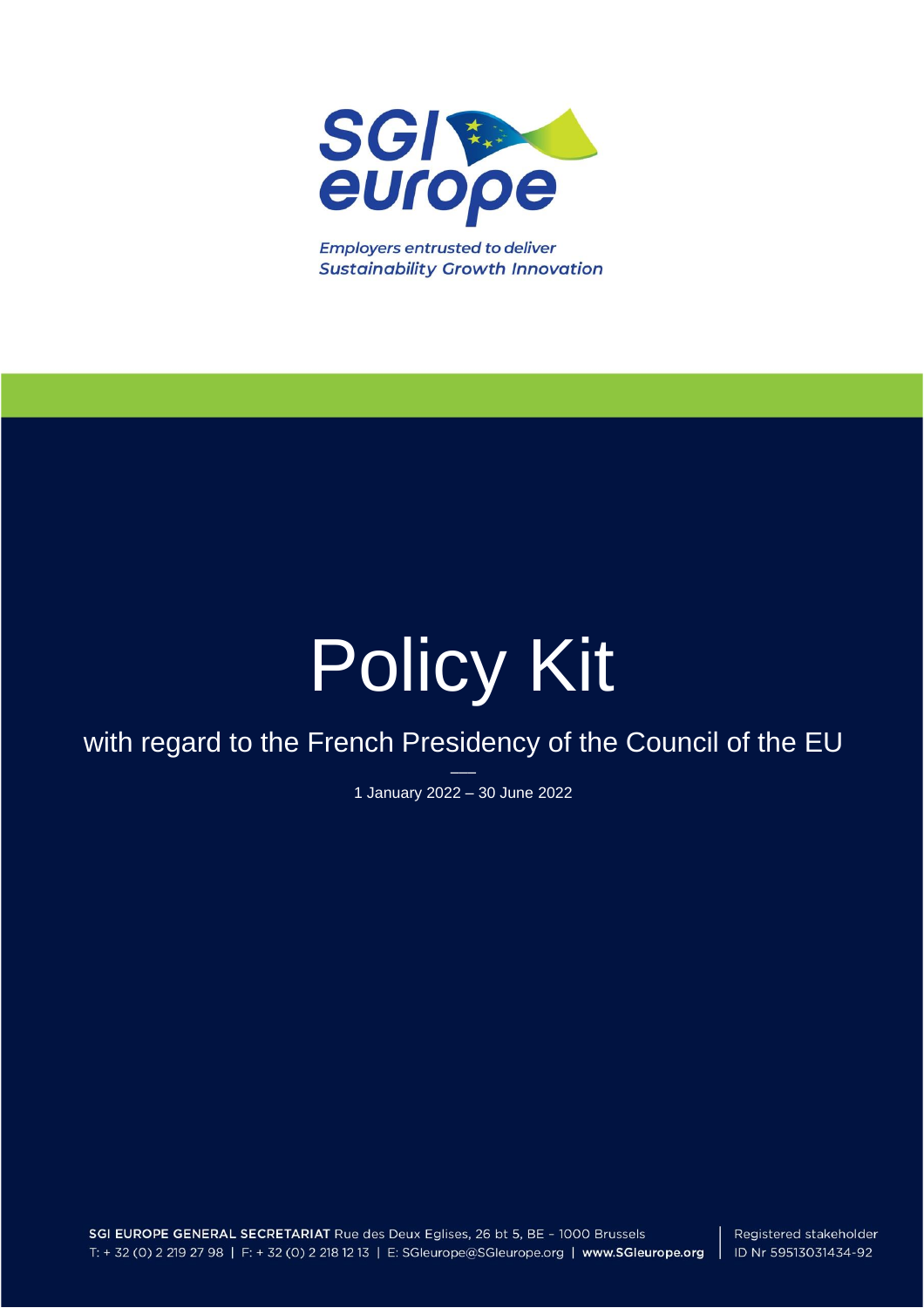SGI Europe represents employers and enterprises of services of general interest since 1961. Our members are organisations active in fields such as:

- Central & local administrations,
- Healthcare,
- Education,
- Housing,
- Waste management,
- Energy,
- Transport,
- Water,
- Environment,
- Communications.

Modern public services and services of general interest (SGIs) support the fundamental goals of the EU, enabling business, cohesion, economic and social solidarity, and a better quality of life for citizens. This Policy Kit, prepared considering the priorities of the French presidency of the European Union, aims to present key SGI Europe positions on the main files to be discussed at the EU level over the next six months.

## **Relance, Puissance, Appartenance**

#### **Relance**

#### **COVID-19**

- Services of general interest have been **at the heart of the management of the impacts of the COVID-19 crisis**, which has clearly **shown how crucial the provision of SGIs**, such as healthcare, water, energy, waste management, telecommunications, education, housing and transport, **is to the well-being of citizens and the economic resilience of the EU**.
- Whilst most SGIs have been working properly throughout the crisis, they **have also been dealing with several constraints**, like international supply chains disturbances and shortages such as, amongst others, adequate protective equipment for workers, or changes in the users' habits, translating into sharp increases in usage for some services (such as domestic electricity consumption or broadband) or unprecedented drop for others (such as public transports). **Those disruptions exercise intense pressure** – both in nominal and real terms – **on indispensable resources to keep those activities running**.
- **Measures to protect SGIs and economic structures are needed to avoid total collapse and**, shortly, **enable full rehabilitation** and the consequent re-establishment of growth.

**More**: [SGI providers and employers facing the COVID-19: Contribution to Sharpening Emergency Measures](https://sgieurope.org/files/CEEP-Position-Paper-COVID-19_Emergency.pdf) **Contact**: Guillaume AFELLAT, Policy Advisor: [Guillaume.Afellat@SGIeurope.org](mailto:Guillaume.Afellat@SGIeurope.org) - +32 2 229 21 54

#### **Recovery and Resilience Facility**

- The French Presidency comes at a crucial moment for the EU recovery. Amidst an improving economic outlook, but with significant uncertainties, **facilitating the continuation of the disbursements of funds related to the implementation of the national recovery and resilience plans (NRRPs) stands as one of the most critical priorities** of the French Presidency.
- In light of the lessons learned from the COVID-19 pandemic, SGI Europe highlights the need to strengthen **the EU resilience, recovery, and strategic autonomy.**
- Against this backdrop, SGI Europe believes the pandemic has highlighted that the provision of SGIs is of paramount importance to the well-being of citizens and the overall economic resilience of the EU.
- In the post-pandemic recovery, ensuring access to high-quality SGIs to every person, family, and enterprise, particularly across deprived regions and communities, should prevent pre-existing inequalities from widening.
- To prevent potentially uncoordinated and unsynchronised management of economic policies between the Recovery and Resilience Facility (RRF) and the European Semester, SGI Europe calls for a **thorough assessment of the overall economic governance which should consider both new criteria and parameters as well as greater involvement of the social partners.**

**Contact**: Antonio ASTOLFI, Policy Officer: [Antonio.Astolfi@SGIeurope.org](mailto:Antonio.Astolfi@SGIeurope.org) - +32 2 229 21 51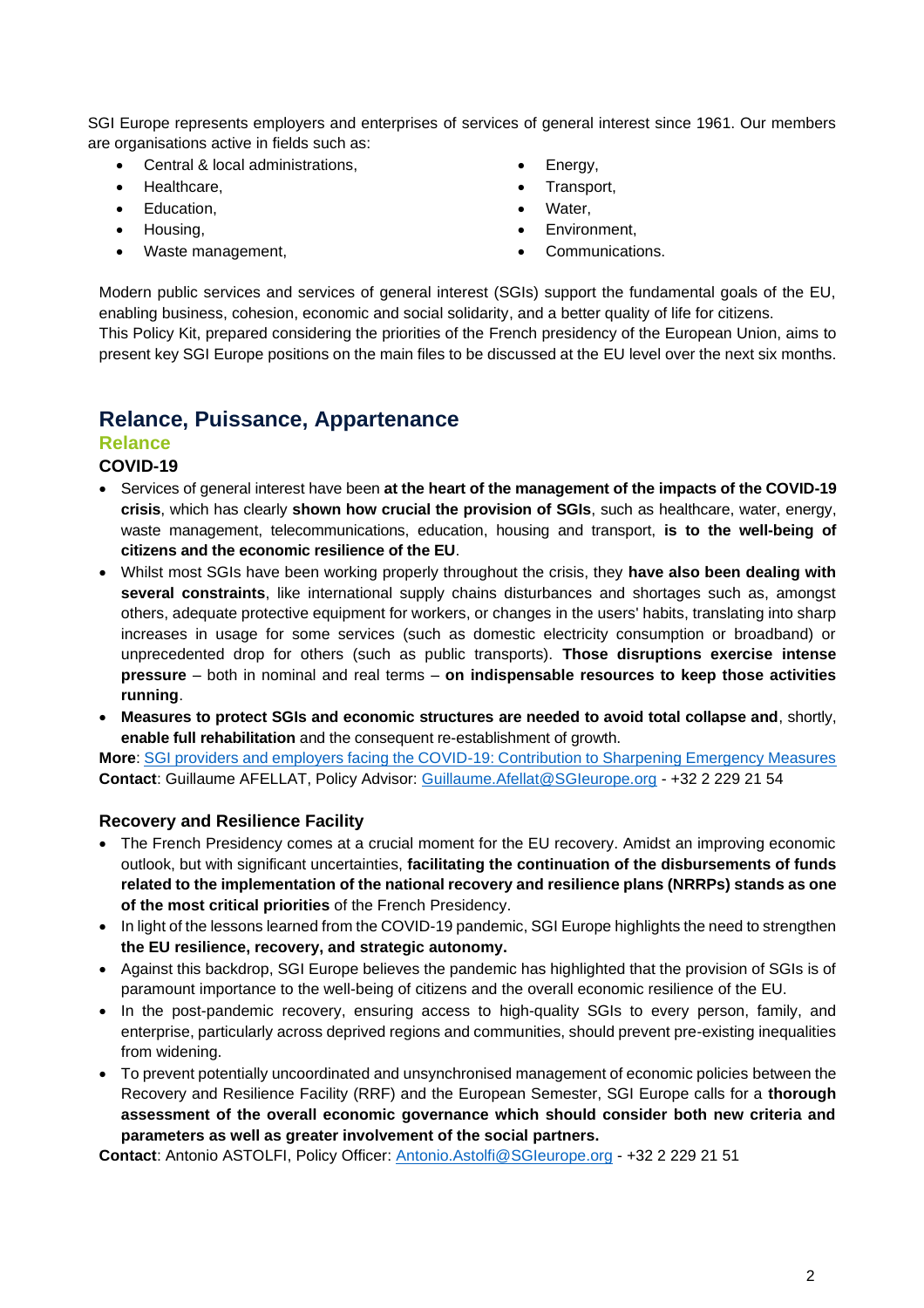#### **Puissance**

#### **The contribution of the SGIs to the EU Strategic Autonomy**

- **At the core of Europe's resilience**, the Single Market effectively withstood immense internal and external pressures during the COVID-19 crisis thanks to the **critical lifeline provided by providers of SGIs in keeping our economies open and functioning.**
- Europe's quest for strategic autonomy will depend on a **more coordinated and effective defence and security policy** and strengthened trade tools whilst **relying on quality and resilient SGIs.** When orienting policy choices for the recovery, the industrial strategy should not overlook the importance of **SGIs as essential pillars upon which to build a strong and resilient industrial ecosystem.**
- A proper forward-looking industrial strategy aimed at making Europe stronger should boost market cascade effects enabling SGIs to **upgrade their capacity to absorb and make innovation operational**.
- For a transition strengthening our resilience and autonomy, the EU needs to urgently fix its vulnerabilities in strategic SGIs sectors, such as the prevention of natural disasters and climate change with **investments in mitigation/adaptation plans integrated as key SGI provisions**; the cyber-resilience of administrations, including healthcare systems; the security of our energy grids and critical infrastructures.

**Contact**: Antonio ASTOLFI, Policy Officer: [Antonio.Astolfi@SGIeurope.org](mailto:Antonio.Astolfi@SGIeurope.org) - +32 2 229 21 51

#### **Resilience and adaptation to climate change**

- SGI Europe **fully supports the ambition of the EU Green Deal of making Europe the first climateneutral continent by 2050**. Together with its members, SGI Europe is committed to developing a balanced and sustainable strategy relying on economic, social and environmental development. I**t will be essential to consider these three dimensions for the Green Deal to reach its objectives**.
- **The first environmental damages are already there, and measures for an adaptation strategy are needed**: SGI Europe calls for further actions in other areas of climate protection, such as enhancing biodiversity, limiting local air pollution, ensuring quality water supply and land use, and including them in the process to reduce our emissions and environmental impacts.
- Maintaining communication systems, ensuring energy and water production and distribution, and maintaining buildings and transport networks is increasingly difficult and costly. **The resilience of infrastructure is an important issue, and SGIs are at the forefront to build and protect them.**
- With their long-standing experience and proximity to citizens and communities, SGIs have a central role in facing climate challenges. However, these challenges correspond to massive investments linked to the satisfaction of needs.

**More**: [SGI Europe Opinion on the EU Green Deal](https://sgieurope.org/files/20Opinion01_CEEP_Opinion_on_European_Green-Deal.pdf) **Contact**: Henriette GLEAU, Policy Officer: [Henriette.Gleau@SGIeurope.org](mailto:Henriette.Gleau@SGIeurope.org) - +32 2 229 21 50

#### **Appartenance**

#### **Conference on the Future of Europe**

- SGI Europe is one of the three general cross-industry social partners at the EU level, representing employers and providers of services of general interest. **SGI Europe is a committed and proactive actor at the highest level of the Conference on the Future of Europe (CoFoE) process.**
- The expectations of SGI Europe about the CoFoE are high, as we believe that it has the potential to become a **foundational moment for a new paradigm**.
- We are committed to listening to the citizens' demands and responsibly demonstrating our representativeness and leadership in taking concrete actions to revive the European project.
- Most Europeans show positive opinions and attitudes towards the EU following the effective and successful response to the COVID-19 pandemic. Therefore, it is for the CoFoE to now capitalise on this window of opportunity to move one step closer to the citizens and revive the European project.
- Another important aspect is to **bring the CoFoE closer to the communities whilst avoiding to** create false expectations: the commitments taken will have to be delivered.

**More**: [SGI Europe at the first plenary of the Conference on the Future of Europe](https://sgieurope.org/news/sgi-europe-at-the-first-plenary-of-the-conference-on-the-future-of-europe/)

**Contact**: Antonio ASTOLFI, Policy Officer: [Antonio.Astolfi@SGIeurope.org](mailto:Antonio.Astolfi@SGIeurope.org) - +32 2 229 21 51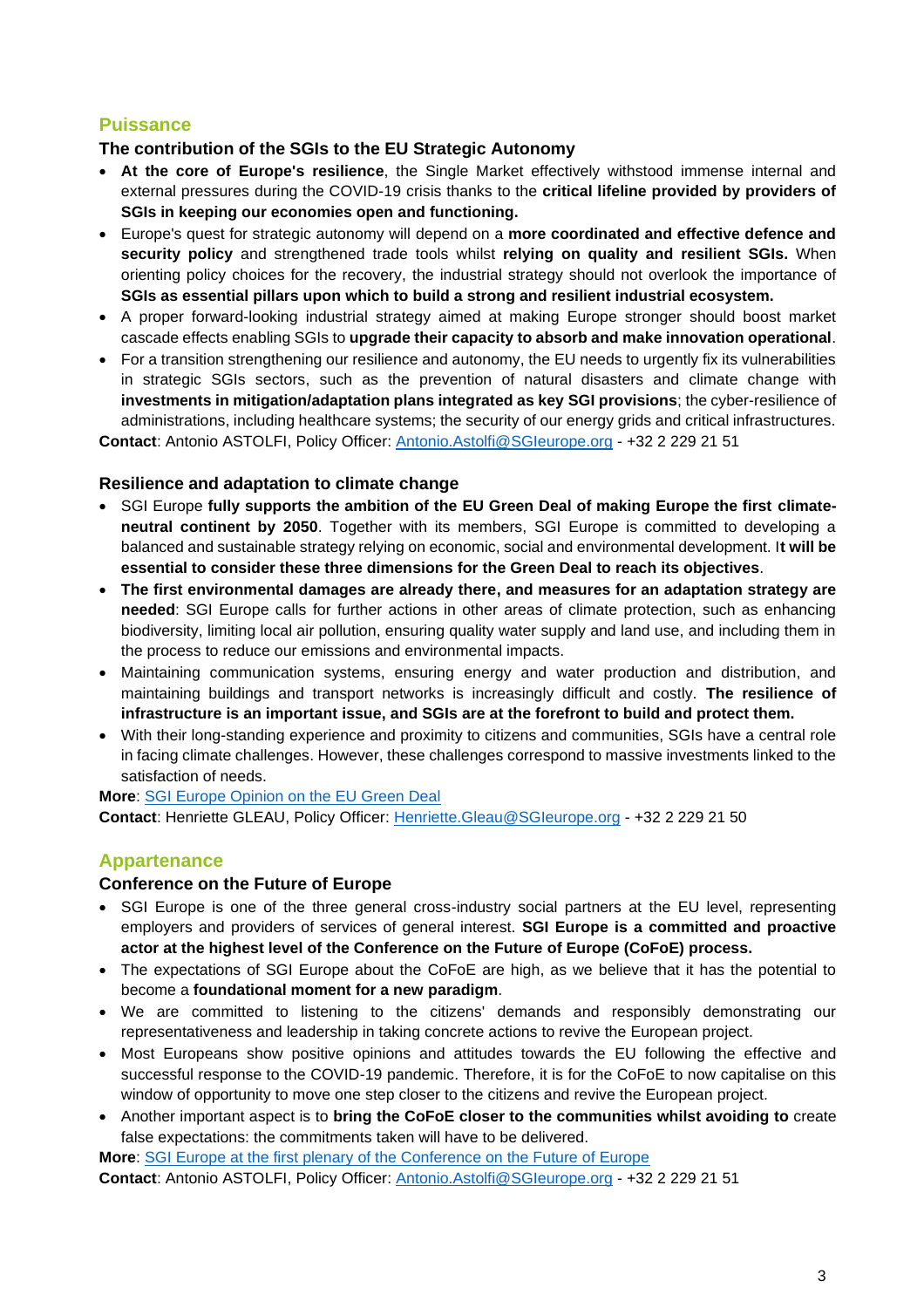## **Financial Affairs**

#### **Review of the EU Economic Governance**

- On 24 December 2021, SGI Europe submitted its contribution to the public consultation on the review of the EU economic governance. In its paper, SGI Europe calls for **meaningful and sound reforms adapting our economic governance and tools to the new post-pandemic reality**. The new framework should be informed by the lessons learnt from the pandemic: acknowledging that existing rules are not fitfor-purpose and that **fiscal policy has a crucial role in economic policy-making** and growth-oriented policy choices.
- SGI Europe also advocates urgently adapting to the post-pandemic economic reality: current high debt levels and low interest rates should lead to a **new approach to reconcile the objectives of debt reduction and fiscal consolidation whilst fostering the investments** needed for the twin transition. The objective should be to design a better functioning fiscal regulatory framework and simplify the rules, evolve from a one-size-fits-all to a more targeted approach, find a balance between investments and sustainability of public finances, and reform its governance in line with the best practices of the RRF.
- SGI Europe believes that the EU now faces a **window of opportunity for establishing a new ambitious pact** to concretely invest in the future of Europeans and reinforce social cohesion. With adequate resources and a functioning economic governance framework, this new pact should prevent further divergence and lay the ground for a relaunch of the EU project on solid and long-lasting foundations.
- With the general escape clause expiring in 2023, we believe 2022 should be the year we agree on new fiscal rules. The objective should ensure certainty to Member States, businesses and stakeholders on their future-oriented plans and projects linked to the twin transition.

**More**: [Response to the consultation on the review of the EU economic governance](https://sgieurope.org/files/SGI%20Europe_Contribution%20to%20the%20public%20debate%20on%20the%20review%20of%20the%20EU%20economic%20governance_24122021.pdf) **Contact**: Antonio ASTOLFI, Policy Officer: [Antonio.Astolfi@SGIeurope.org](mailto:Antonio.Astolfi@SGIeurope.org) - +32 2 229 21 51

#### **Sustainable Finance and the EU Taxonomy**

- SGI Europe supports **setting the proper framework to redirect capital flows towards sustainable economic activities**. A sustainable finance mechanism and the Taxonomy Regulation can enable the objectives of the EU Green Deal. This framework should be guided by shared principles that safeguard similar levels of ambition across various sectors, aim for a technology-neutral approach, and respect public undertakings' role. The taxonomy needs to consider the current national and EU legislation fully. It should **simplify the process and make sustainable and resilient projects more attractive**.
- Enterprises and investors may lose interest if the information burden is too high and opt for traditional funding requiring less disclosure. The **design of the EU Taxonomy should not undermine investments in sustainable and resilient projects and promote harmonisation with other sustainable investment instruments.**
- Due to its high complexity and its implementation timeline, a **gradual implementation of the Taxonomy would bring about a considerable increase in market implementation** and acceptance and thus reorient private funds more quickly to sustainable economic activities.
- It will be essential that the EU Taxonomy framework is guided by shared principles that safeguard a **similar level of ambition across various sectors and aims for a technology-neutral approach**. It will also be essential to ensure that the EU Taxonomy considers the maturity of the technologies and the contribution they will make in reducing CO2 emissions and add to the circular economy principle.
- Based on available evidence, **nuclear has to be included within the taxonomy scope whilst remaining subject to the appropriate DNSH criteria.** In this regard, the JRC has proposed a set of science-based criteria that should form the core of the delegated act.
- The **use of natural gas in highly efficient electricity and heat generation technologies is necessary to ensure the security of supply in several Member States**, at least during a clearly defined transition phase of the energy system, combined with a binding perspective of H2 readiness.

**More**: [Position Paper on the Preliminary recommendations for Technical Screening Criteria for the EU](https://sgieurope.org/files/SGI%20Europe%20-%20Accompanying%20paper%20to%20the%20TSC%20on%20EU%20Taxonomy.pdf)  [taxonomy,](https://sgieurope.org/files/SGI%20Europe%20-%20Accompanying%20paper%20to%20the%20TSC%20on%20EU%20Taxonomy.pdf) [Position on a complementary delegated act to the EU taxonomy on nuclear and natural gas](https://sgieurope.org/files/SGI%20Europe_EU%20Taxonomy%20-%20Position%20on%20nuclear%20and%20natural%20gas.pdf) **Contact**: Henriette GLEAU, Policy Officer: [Henriette.gleau@SGIeurope.org](mailto:Henriette.gleau@SGIeurope.org) - +32 2 229 21 50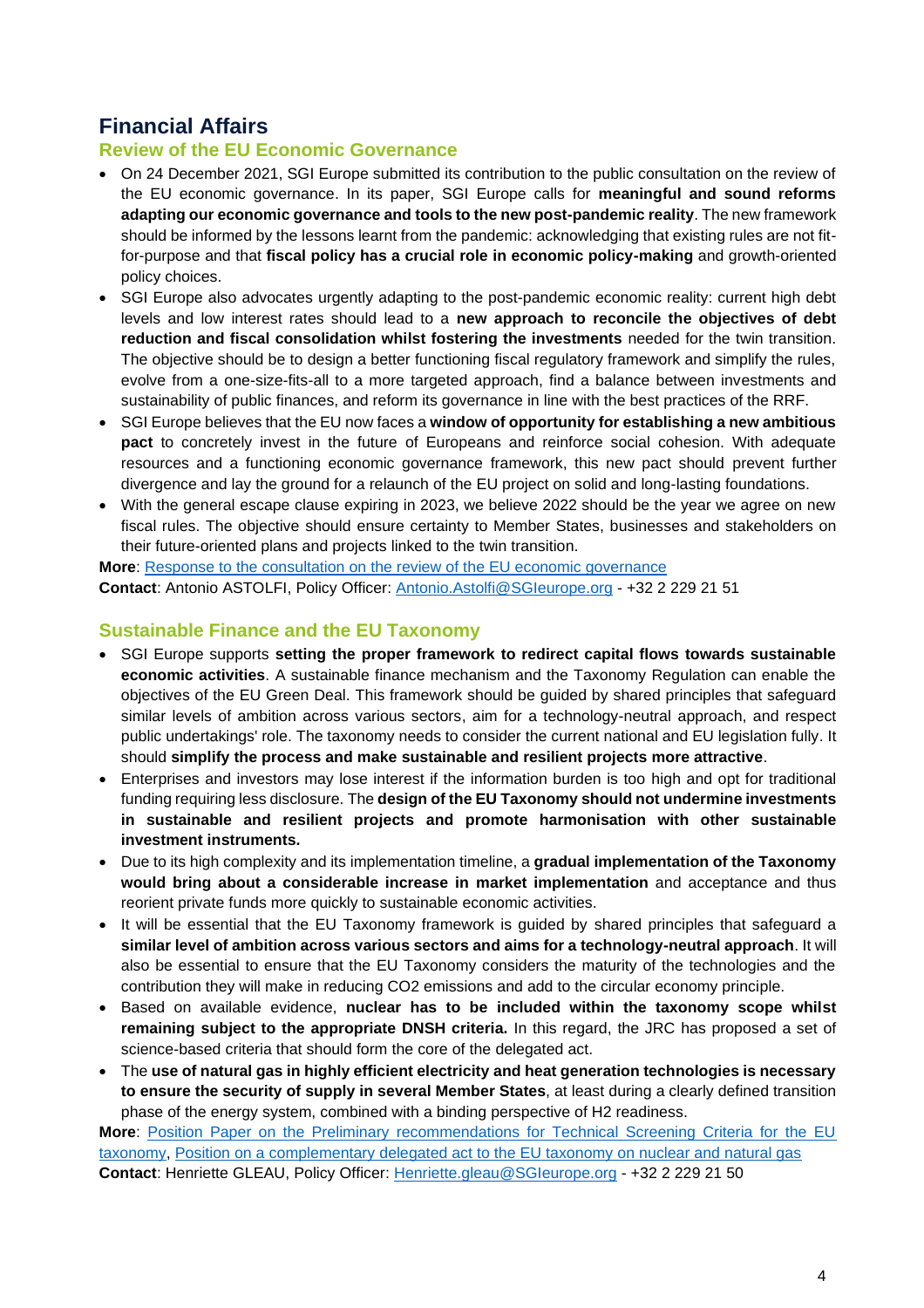## **Employment and Social Affairs**

#### **Proposal for a Directive on adequate minimum wages in the EU**

- SGI Europe believes that EU actions to address the challenges of fair minimum wages **should not seek to harmonise the level of minimum wages across the EU**, **nor to establish a uniform mechanism to set minimum wages or levels of pay** that falls within the contractual freedom of the social partners and the remit of Member States' authorities.
- SGI Europe calls on the French presidency to ensure a balanced and cautious approach**.** Rather than setting prescriptive requirements, the directive should only go so far **as providing a framework for Member States and social partners to tailor to their national situation.** In its current form, the directive proposed is likely to lead to many court rulings with no legal certainty.
- Further efforts are necessary regarding wage convergence. However, it remains critical that any **future actions are anchored to the full respect of the competence and autonomy of the national social partners regarding wage-setting processes and following national practices.** These efforts should also aim to strengthen collective bargaining, which would also contribute to fairer wages, but without setting binding requirements that would damage the autonomy of social partners.
- The setting of the minimum wage **should be governed by the economic circumstances, linked to the situation in a country, region or sector whilst paying attention to the situation of struggling enterprises.** The adequacy of minimum wages has to be assessed considering the [impact on](https://www.eesc.europa.eu/en/our-work/opinions-information-reports/opinions/decent-minimum-wages-across-europe,see)  [employment, competitiveness, productivity and demand.](https://www.eesc.europa.eu/en/our-work/opinions-information-reports/opinions/decent-minimum-wages-across-europe,see)
- Establishing **thresholds for adequacy in a directive would be too far-reaching**. Besides the question of EU competence, this would interfere with collective bargaining systems and setting nationally relevant criteria. Any such aspects should not be binding.
- SGI Europe hopes that the co-legislators will reach an agreement that considers all stakeholders' key concerns. Apart from an important political signal, the directive is a piece of legislation for which it is necessary to consider every aspect of its future implementation carefully.

**More**: [Response to the open consultation on the Minimum Wage Directive Proposal](https://sgieurope.org/publications/response-to-the-open-consultation-on-the-minimum-wage-directive-proposal/?page=1)

**Contact**: Guillaume AFELLAT, Policy Advisor: [Guillaume.Afellat@SGIeurope.org](mailto:Guillaume.Afellat@SGIeurope.org) - +32 2 229 21 54

#### **Proposal for a Directive on pay transparency and enforcement mechanisms**

- SGI Europe acknowledges the importance of the principle of equal pay and the role that pay transparency plays in its implementation. However, **to tackle the gender pay gap, one must look further than wage setting**.
- SGI Europe supports a dual approach that takes a **broad and holistic perspective through specific actions alongside gender mainstreaming**. The interconnection between working conditions and living conditions (work-life balance, opportunities for full/part-time work, parental leave, sharing of unpaid domestic work, the intersection of various axes of discrimination, the impact of occupational segregation,...) needs to be taken into account when addressing the gender pay gap.
- The **extensive and far-reaching obligations for employers** in the European Commission proposal for a directive on pay transparency **are likely to create a considerable administrative and financial burden**. The proposal also makes it extremely difficult for employers and enterprises to anticipate its impact on their activities and know how and when they have fulfilled their obligations according to the directive.
- SGI Europe believes that the Commission's proposal **lacks proportionality and subsidiarity** due to its extensive, detailed, complex, and unclear nature and raises many questions that must be answered. The specific situation of the public sector has not been taken into account in this proposal. One of its characteristics is the numerous gender-neutral collective agreements with high coverage.
- SGI Europe is concerned that these **unclarities and the detailed requirements will affect national labour market models and the capacity and autonomy of social partners** to maintain, negotiate, conclude, and enforce collective agreements following their tradition. Collective agreements with gender-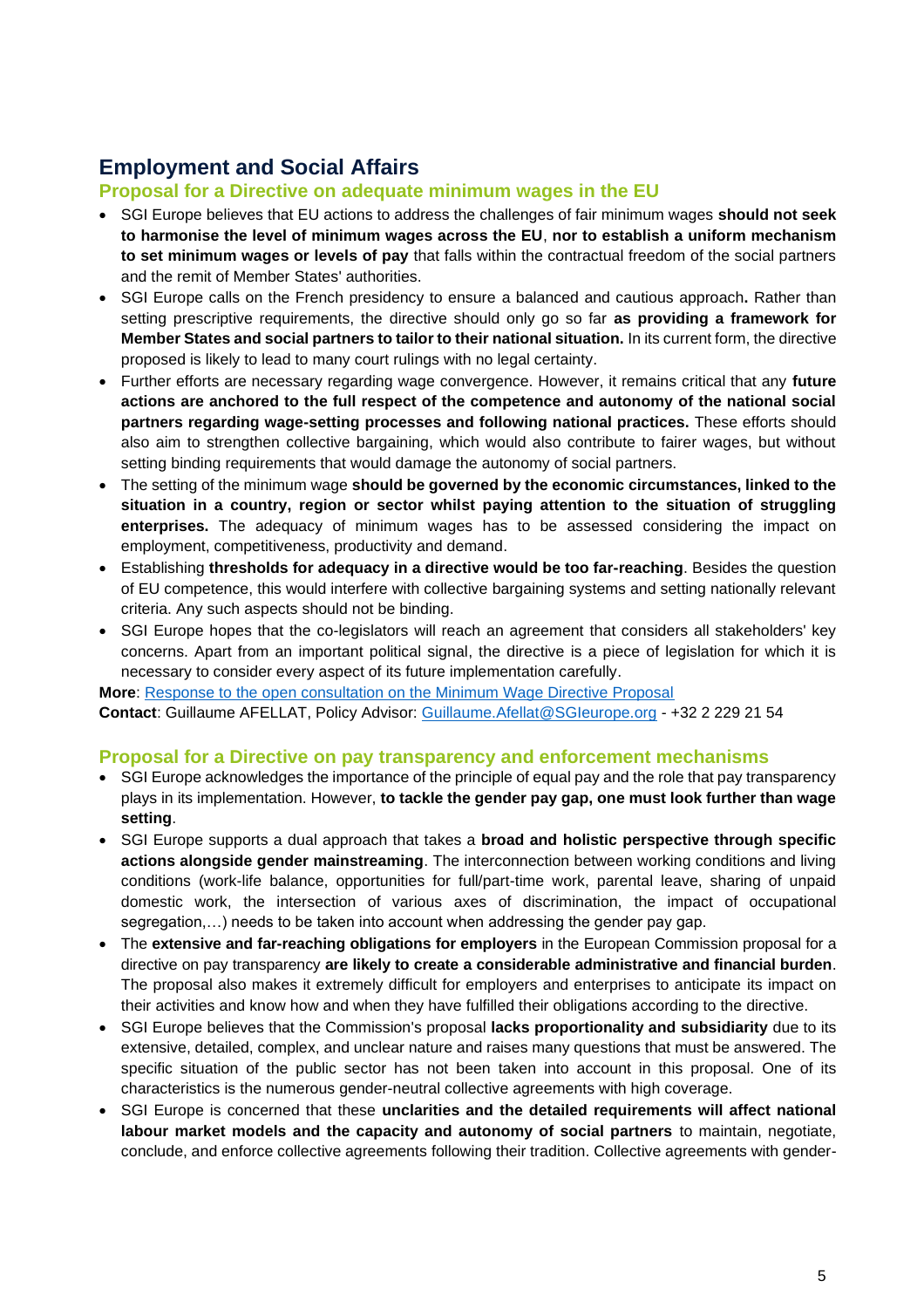neutral wage-setting criteria are easily accessible in many Member States and monitored by the social partners negotiating, revising, and updating them.

• Social partners are responsible for determining the criteria for wage-setting systems via collective agreements, including ensuring that they are based on the principle of equal pay and that they are genderneutral. **The final text of the directive should include sufficient flexibility and respect the different Member States' traditions and the autonomy and responsibility of the social partners, not only at the national, but also at the sectoral and local level.**

**More**: [Opinion on Pay Transparency](https://sgieurope.org/files/SGI%20Europe%20Opinion_pay%20transparency.pdf)

**Contact**: Guillaume AFELLAT, Policy Advisor: [Guillaume.Afellat@SGIeurope.org](mailto:Guillaume.Afellat@SGIeurope.org) - +32 2 229 21 54

#### **Proposal for a Directive on improving working conditions in platform work**

- In our two-stage social partner's consultation, **SGI Europe called to refrain from proposing any definition of "platform work". It affirmed its strong preference for non-legislative instruments,** which could include, for example, "monitoring in the framework of the European Semester, guidance for ensuring fair platform work or reinforced mutual learning between Member States." SGI Europe also stated that better working conditions for platform work could be achieved through a combination of measures, such as the better support and strengthening of collective organisation and bargaining power of platform workers regardless of their employment status.
- SGI Europe expressed **that "platform work" covers many different realities and that there is no uniform labour market that can be called "platform work**". Several Member States have been granting additional layers of protection to specific categories of self-employed. This diversity stands against a onesize-fits-all approach at the EU level through a binding legal instrument. Furthermore, specific issues related to platform work, such as algorithmic management and data protection, are already dealt with.
- Considering the new proposal for a directive, **it will now be crucial for the interinstitutional negotiations that the definition of the status of people that perform work through digital platforms** – and whether they are to be seen as employees or self-employed – **remains at the national level** in the hands of Member States, national social partners, or national courts.

**More**: [Response to the second stage consultation on a possible action addressing the challenges related to](https://sgieurope.org/files/SGIEurope_Second_stage_response_on_Platform_Work.pdf)  [working conditions in platform work](https://sgieurope.org/files/SGIEurope_Second_stage_response_on_Platform_Work.pdf)

**Contact**: Guillaume AFELLAT, Policy Advisor: [Guillaume.Afellat@SGIeurope.org](mailto:Guillaume.Afellat@SGIeurope.org) - +32 2 229 21 54

#### **European Pillar of Social Rights (EPSR) Action Plan**

- The EPSR is an essential political commitment and a reference to guide policy choices. The full respect of the limits imposed on EU action and the principles of subsidiarity and proportionality is imperative.
- Seen the different models of labour market and delivery of SGIs in the EU, the responsibility of implementing the EPSR at national, regional, and local levels must be kept in mind. SGI Europe recalls that there is **no one-size-fits-all solution to achieve a fair, sustainable and inclusive society**.
- Instead of engaging in new legislations, the EPSR should now be about **fostering national ownership of the principles via the European Semester and guidance for the use of EU funds**. SGI Europe wants to materialise the vision of a social Europe relying on social dialogue and essential services, longterm care, healthcare, and housing. **The Pillar identified the importance of SGIs in the framework of Protocol 26** – i.e., quality, safety, affordability, equal treatment, universal access, and user's rights. Those considerations should become a reality in the implementation.
- The COVID-19 pandemic also had a tremendous impact on the provision of health and social care services in Europe. This adds to the already existing challenges of the healthcare system, such as years of underinvestment, recruitment and retention and demographic ageing.

**More**: [Response to Public Consultation on the Action Plan for the EU Pillar of Social Rights](https://sgieurope.org/publications/response-to-public-consultation-on-the-action-plan-for-the-eu-pillar-of-social-rights/) **Contact**: Guillaume AFELLAT, Policy Advisor: [Guillaume.Afellat@SGIeurope.org](mailto:Guillaume.Afellat@SGIeurope.org) - +32 2 229 21 54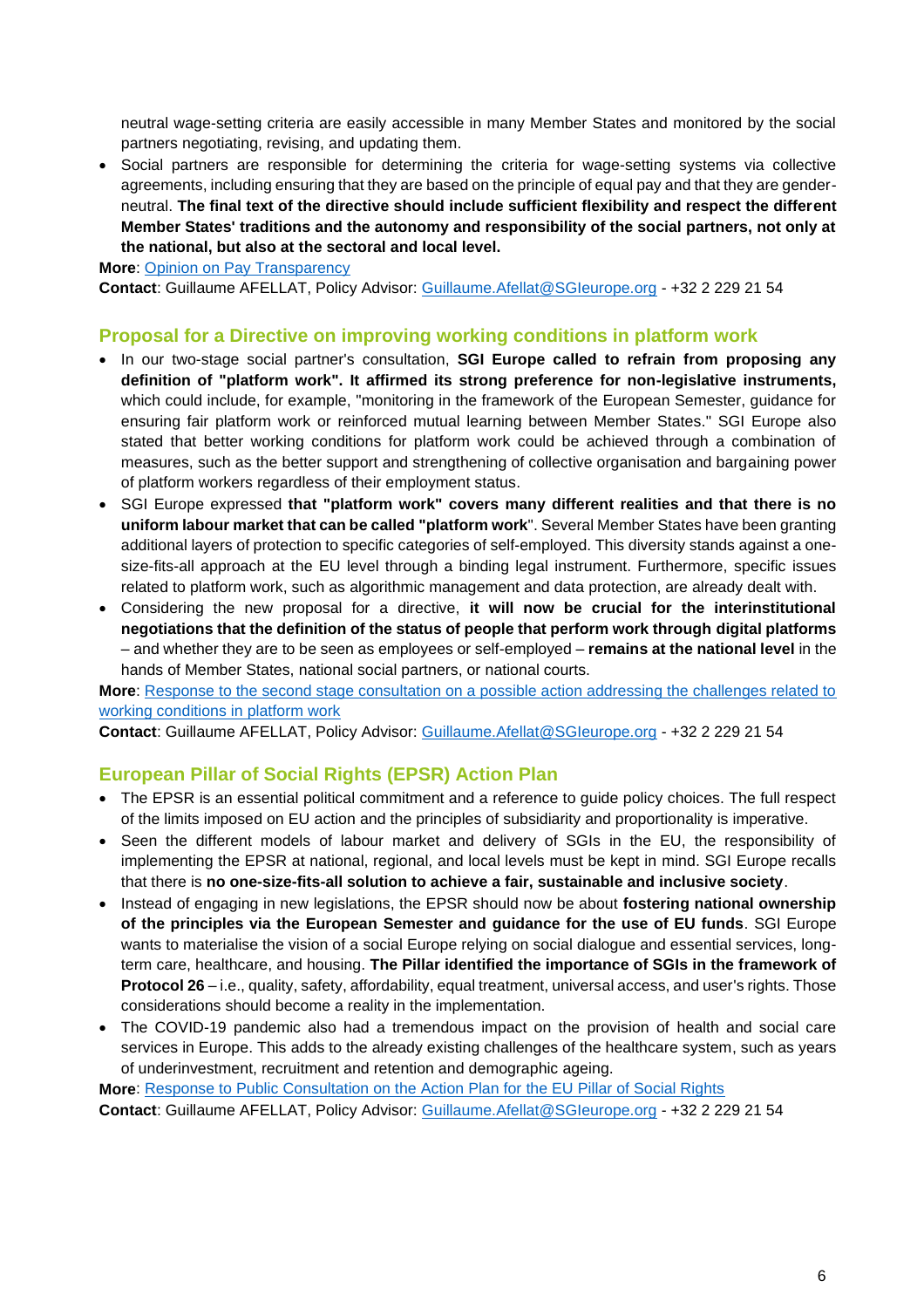## **Competitiveness**

#### **Digital Market Act**

- The **DMA is an important starting point to ensure fair competition** in the digital world and increase consumer choice. The setup of a **swift and flexible intervention mechanism is essential to tackle structural competition concerns** raised by large digital platforms acting as gatekeepers which are not fully addressed under the current competition law framework. An ambitious DMA has the potential to **lead the way in defining better market dynamics in the field of core platform services.**
- Providers of SGIs serve the public good, protect fundamental rights and take Europe forward in serving and acting in the general interest whilst being critical players in the digital environment. **Global online players benefit significantly from the public infrastructures operated and provided by SGI providers across Europe and the content they provide**. The behaviour of these global online players and the regulatory framework on digital players have a significant impact on the activities of SGI providers.
- To ensure that the DMA reaches its objectives, SGI Europe calls for: o **Building fairer and better Digital Markets** for every EU citizen
	- o Better inclusion of Member States for **more transparency**

**More**: [Position Paper on the Digital Markets Act \(DMA\)](https://sgieurope.org/files/SGIEU_Position%20on%20DMA.pdf)

o Clear **definition of gatekeepers**

- o Improving a**ccess to data** o **Prohibiting gatekeepers' self-**
- **preferencing practices**
- o **Preventing gatekeepers from bundling and tying services**

**Contact**: Manca POČIVAVŠEK, Policy Officer: [Manca.Pocivavsek@SGIeurope.org](mailto:Manca.Pocivavsek@SGIeurope.org) - +32 2 229 21 43

#### **Digital Services Act**

- By obliging the different types and sizes of platforms/intermediaries, the proposed DSA aims to increase and clarify a standard set of responsibilities to keep users safe from illegal goods, content, or services and protect their fundamental rights online. The DSA should also provide **more transparency and greater regulatory oversight** over these online platforms.
- SGI Europe believes that **Europe can set and lead the global standard for a more competitive, nondiscriminatory, responsible, and fairer online environment** with the DSA. The EU has a unique opportunity to show digital leadership, highlighting the positive aspects of a modern digital single market that makes societies more inclusive, benefits European citizens and companies of all sizes and establishes a level playing field.
- SGI Europe has also addressed in its final recommendations some challenges that might hamper the development of a functional, fair, and competitive digital market, calling to:
	- o Provide further and **clear definitions on obligation criteria** for online Platforms
	- o Provide a clear **definition for Very Large Online Platforms** (VLOPs)
	- o Secure the **application of sector-specific law** and **Member States' ability to regulate cultural issues**
	- o **Protect editorial media conten**t and services from interference by online platforms
	- o Enhance the **transparency of platforms' recommender systems**
	- o Ensure that **what is illegal offline should be illegal online**, with clear instructions for individuals and entities to improve security on illegal activities and clear definitions in line with human rights.

**More**: [Position Paper on the Digital Services Act \(DSA\).](http://sgieurope.org/files/SGIEU_Position%20on%20DSA.pdf) **Contact**: Manca POČIVAVŠEK, Policy Officer: [Manca.Pocivavsek@SGIeurope.org](mailto:Manca.Pocivavsek@SGIeurope.org) - +32 2 229 21 43

#### **Industrial Strategies and the SME definition**

- The current definition of small and medium-sized enterprises (SME) under EU law is based on the Commission Recommendation 2003/361/EC, which has subsequently been embedded in EU binding law by being included in the Commission Regulation (EU) No 651/2014.
- Under this legal framework, **SMEs mainly or entirely owned by public authorities do not fall under the EU definition of an SME.** This non-recognition has negative consequences on their access to financing opportunities by limiting the scope of funding and financial programmes available to them and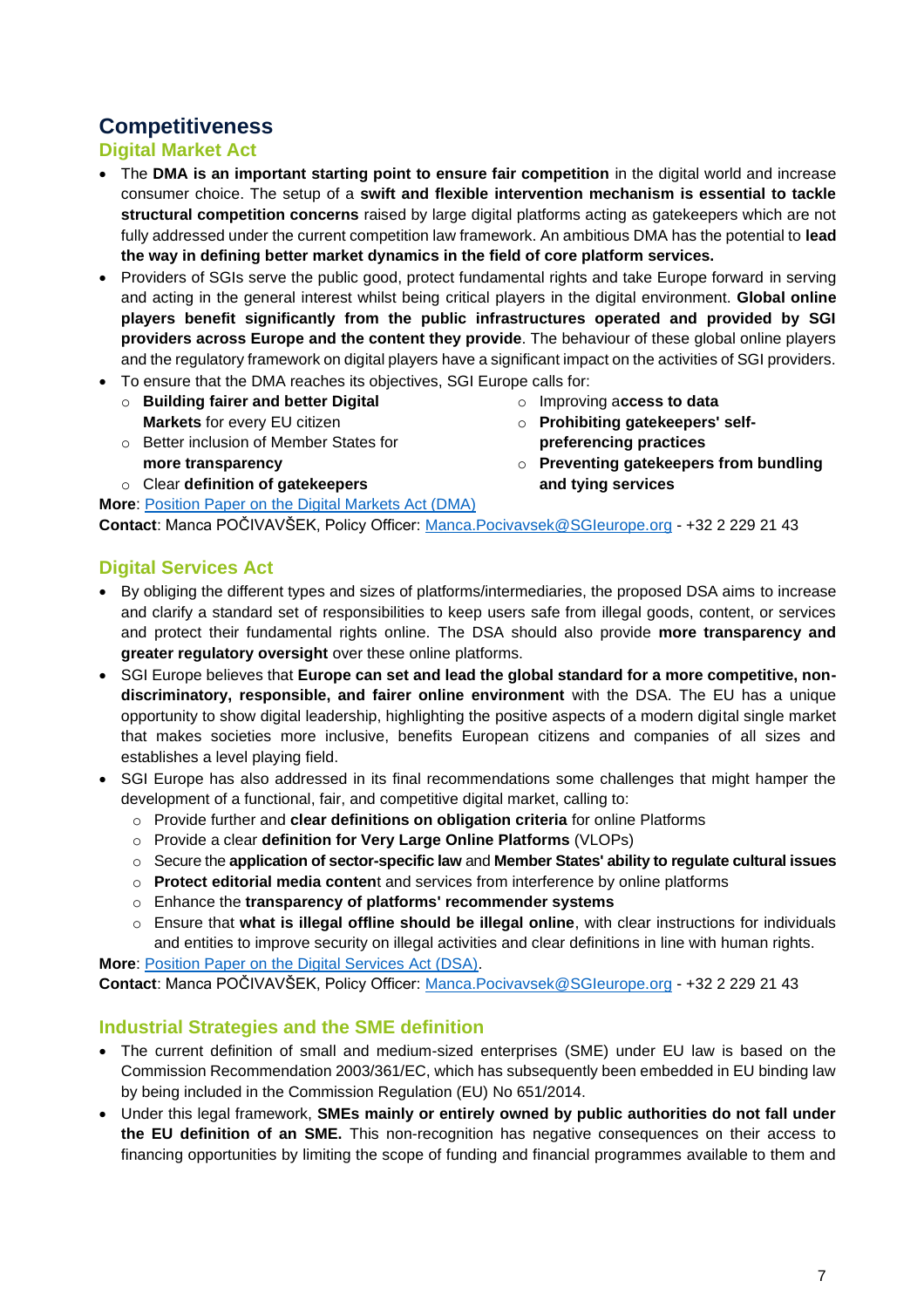their right to benefit from administrative simplification measures, leading to distorted conditions of competition for public SMEs.

- SGI Europe considers that private and public enterprises equally small in their size are not accorded equal treatment. This definition contradicts the principles of the TFEU by creating discrimination between enterprises based on the ownership criteria.
- This situation mainly affects Local Public Services Enterprises (LPSEs) by restricting their ability to fulfil their mission of general interest as providers. **Given their strategic role in the EU territories, these public enterprises need to be supported, particularly in the recovery context.**

**More**: [Opinion "Rethinking the SME Definition"](https://sgieurope.org/publications/rethinking_sme_definition/)

**Contact**: Manca POČIVAVŠEK, Policy Officer: [Manca.Pocivavsek@SGIeurope.org](mailto:Manca.Pocivavsek@SGIeurope.org) - +32 2 229 21 43

## **Telecommunications, Transport & Energy**

#### **RED, EED and EPBD**

- SGI Europe believes that **energy efficiency alone will not be sufficient to meet the targets set in the EU Green Deal: e**nergy efficiency will play a significant role in decarbonising the economy only if the European Commission adopts a climate-centric approach leading to a higher reduction of fossil fuel consumption.
- The Energy Efficiency First principle (EE1 principle) can be a helpful guideline across many sectors whilst being subordinated to the decarbonisation and reduction of climate impacts. It, however, can also be costly without prioritising the most critical actions for the climate. The **RED, EED and EPBD revisions should focus on a "climate-efficiency centric approach",** with the need to reduce at the same time emissions and energy consumption, with more ambitious targets on carbon than on energy efficiency.
- SGI Europe calls for avoiding unnecessary "double legislation" with the EU energy and climate legislation. In evaluating future policies, the reviews should be done systematically with the a dual focus on both costeffectiveness and carbon efficiency across all EU policies in all sectors. **A coherent policy between the EED, the RED, the EPBD and the ETS will enable a switch towards low-carbon energies and open a natural and economically efficient way** to deploy renewables.
- Given the ambition **to achieve a net-zero target for the EU by 2050, both renewable and low carbon gases will be necessary.** As the goal should remain the decarbonisation, a GHG indicator calculated along the value chain is the best indicator, promoting all types of renewable and low-carbon energies. Waste heat, energy from waste and residual materials are climate-friendly and GHG-neutral, equated with renewables. Member States should also be free to opt for the best options in this regard.

**More**: [Input to the Renewable Energy Directive II \(REDII\),](https://sgieurope.org/files/SGI_Europe_REDII_Response_022021.pdf) [Input to the Energy Efficiency Directive \(EED\)](https://sgieurope.org/files/SGI_Europe_EED_Response_022021.pdf) and [Input to the Revision on the Energy Performance in Buildings Directive](https://sgieurope.org/files/21ener06_SGIEurope_Position_EPBD_20210322.pdf)

**Contact**: Henriette GLEAU, Policy Officer: [Henriette.Gleau@SGIeurope.org](mailto:Henriette.Gleau@SGIeurope.org) - +32 2 229 21 50

#### **Ten-E and a strategic approach to gas**

- SGI Europe welcomes the Commission's guidelines for Trans-European Energy infrastructure to ensure its consistency with the 2050 climate neutrality objective and a more digitalised, decentralised, and sector integrated energy system. Intensified cross-border and regional cooperation will strengthen the resilience of the energy system, security of supply, and a clean energy transition. **SGI Europe believes that sector integration is vital to decarbonise the energy and transport sector, thereby unleashing the energy transition**.
- SGI Europe calls for an **all-inclusive approach in which all sectors work closely together to reach climate neutrality**. It is key to develop a **sustainable approach to gas and a low-carbon and renewable electricity market** to achieve this goal. Further electrification of the system, especially for individual mobility (cars) and heating and cooling, is important but will not be enough to meet the emission reduction targets. Moreover, electricity will not be sufficient for heating and cooling, particularly in urban areas where district heating and cooling systems play an important role.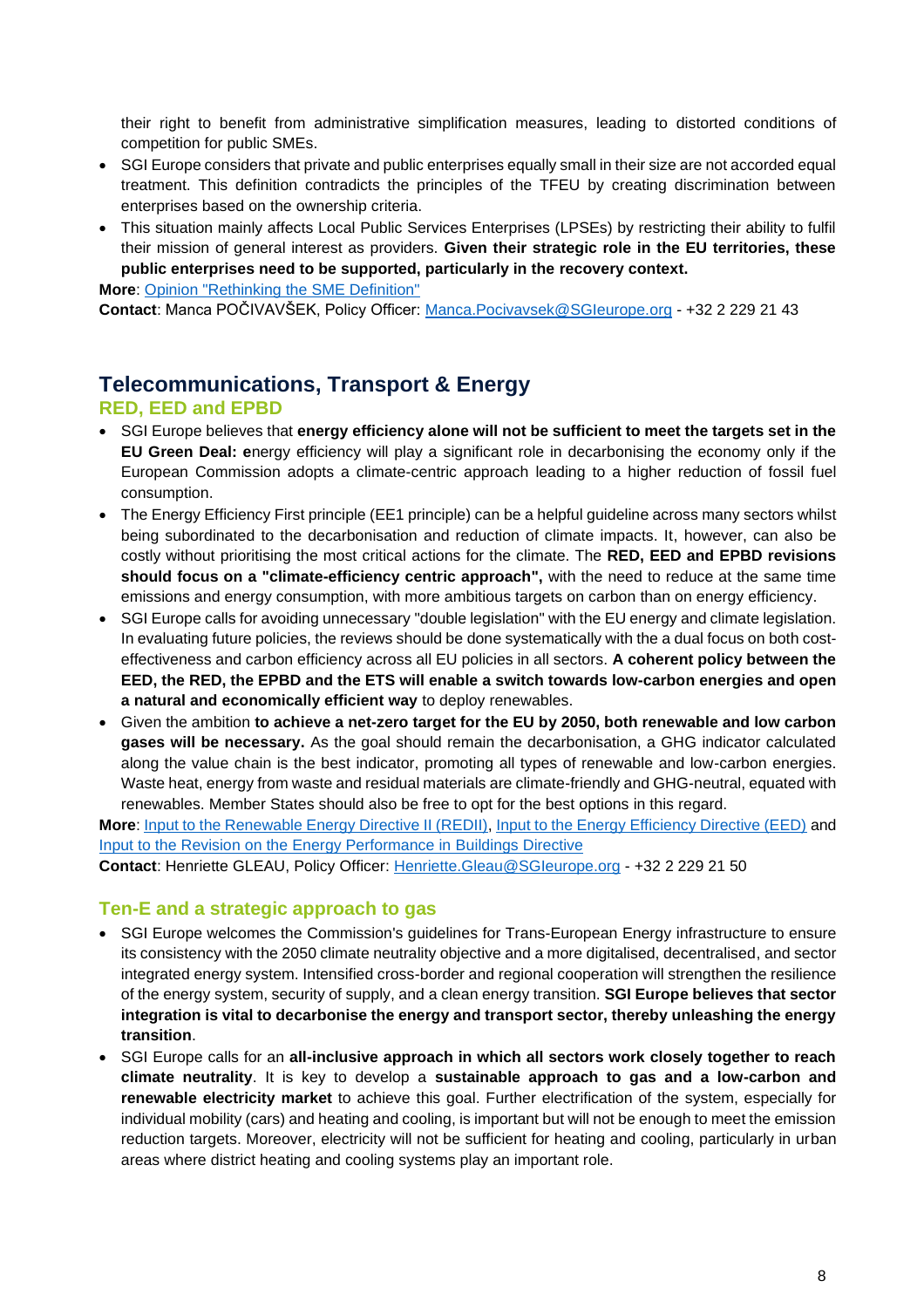- SGI Europe agrees that the **decarbonisation process in the energy sector must be cost-efficient for all sustainable technology types**. Sector integration and sector coupling must play a more significant role in European policies: stronger connections must be made between the electricity sector and other sectors such as heating, transport, industry, and gas.
- Innovative technologies such as **Power-to-Gas (P2G) will link sectors together**, with better use of decarbonised and renewable hydrogen playing an additional role. In this respect, the gas distribution infrastructure (DSOs) will likely gain bigger responsibilities, especially in reaching the goals in a costefficient way.

**More**: [Position on the Revision of the EU Gas Market Rules,](https://sgieurope.org/files/SGIEU_Position%20on%20EU%20Gas%20Market%20Rules_final.pdf) [Input to the revision of the TEN-E guidelines](https://sgieurope.org/files/20ener11-CEEP_Input_TEN_E_Revision_of_Guidelines_20200703.pdf) **Contact**: Henriette GLEAU, Policy Officer: [Henriette.Gleau@SGIeurope.org](mailto:Henriette.Gleau@SGIeurope.org) - +32 2 229 21 50

#### **Transport and the Urban Mobility Framework**

- **Urban Mobility must change substantively and fast**. The threats posed by the climate crisis call for immediate and concerted action at all levels of governance, whilst the green transition must not aggravate existing inequalities. **Public transport and active mobility (walking and cycling) are the most sustainable, affordable, democratic, dependable, and resilient modes**.
- With a coalition of actors in the transport sectors, SGI Europe calls for an ambitious urban mobility framework to foster a sustainable and just mobility transition. The Commission should adopt a **holistic approach towards the challenges** we must collectively face and not only focus on technological upgrades. Behavioural choices must be supported and encouraged by public transport and active mobility ecosystems.
- **Any solution that falls short of implementing a modal shift at the local level will take social inequality, economic inefficiency, congestion, and the local environment into the next decade**. Priority must be given to a radically expanded and more attractive public transport offer and more opportunities for active mobility, which will enable a carbon-neutral society whilst providing enhanced mobility for all; maximising the use of roads and rails; and reducing severance, congestion and pollution.
- **Public transport must be at the forefront of the Urban Mobility Strategy**, enabling it to achieve its maximum potential, in particular to:
	- o Ensure that Sustainable Urban Mobility Plans (SUMPs) **accelerate the uptake of sustainable and collective mobility;**
	- o Support sustainable mobility with **appropriate funding opportunities**;
	- o Create **multimodal mobility** on the ground and by harnessing the **benefits of data**.

**More**: [Position on the revision of the Urban Mobility Package,](https://sgieurope.org/publications/position-paper-on-the-revision-of-the-urban-mobility-package/?page=1) [Joint open letter on the EU's Urban Mobility](https://cms.uitp.org/wp/wp-content/uploads/2021/09/20210923_Stakeholder-statement_Urban-Mobility-Framework-1.pdf)  [Framework](https://cms.uitp.org/wp/wp-content/uploads/2021/09/20210923_Stakeholder-statement_Urban-Mobility-Framework-1.pdf)

**Contact**: Henriette GLEAU, Policy Officer: [Henriette.Gleau@SGIeurope.org](mailto:Henriette.Gleau@SGIeurope.org) - +32 2 229 21 50

## **Environment**

#### **Fit for 55**

- SGIs are committed to **supporting the EU transition to a carbon-neutral model**. This transition must **balance the social, environmental, and economic dimensions**. The EU runs on SGIs, including local public services enterprises and semi-public SMEs, which are vital elements of our socio-economic model.
- Employers and providers of SGIs need the proper framework to **ensure the transition is just for workers and citizens.** The transitional pathways must offer workers quality jobs and provide financing incentives for citizens to renovate their homes and buy carbon-free. To that aim, we **welcome the proposed Social Climate Fund with a particular emphasis on alleviating social impacts** on the most vulnerable groups by offering new investment solutions to those affected by carbon pricing policies.
- **Coherence and a level playing field for all technologies need to be ensured**, with legal certainty, clarity, and consistency at the heart of the climate-neutrality path for 2050.
- SGI Europe notes the proposed extension of the ETS to transport and buildings, which should support setting an efficient carbon-pricing and send an economic signal to market actors to allow decarbonisation.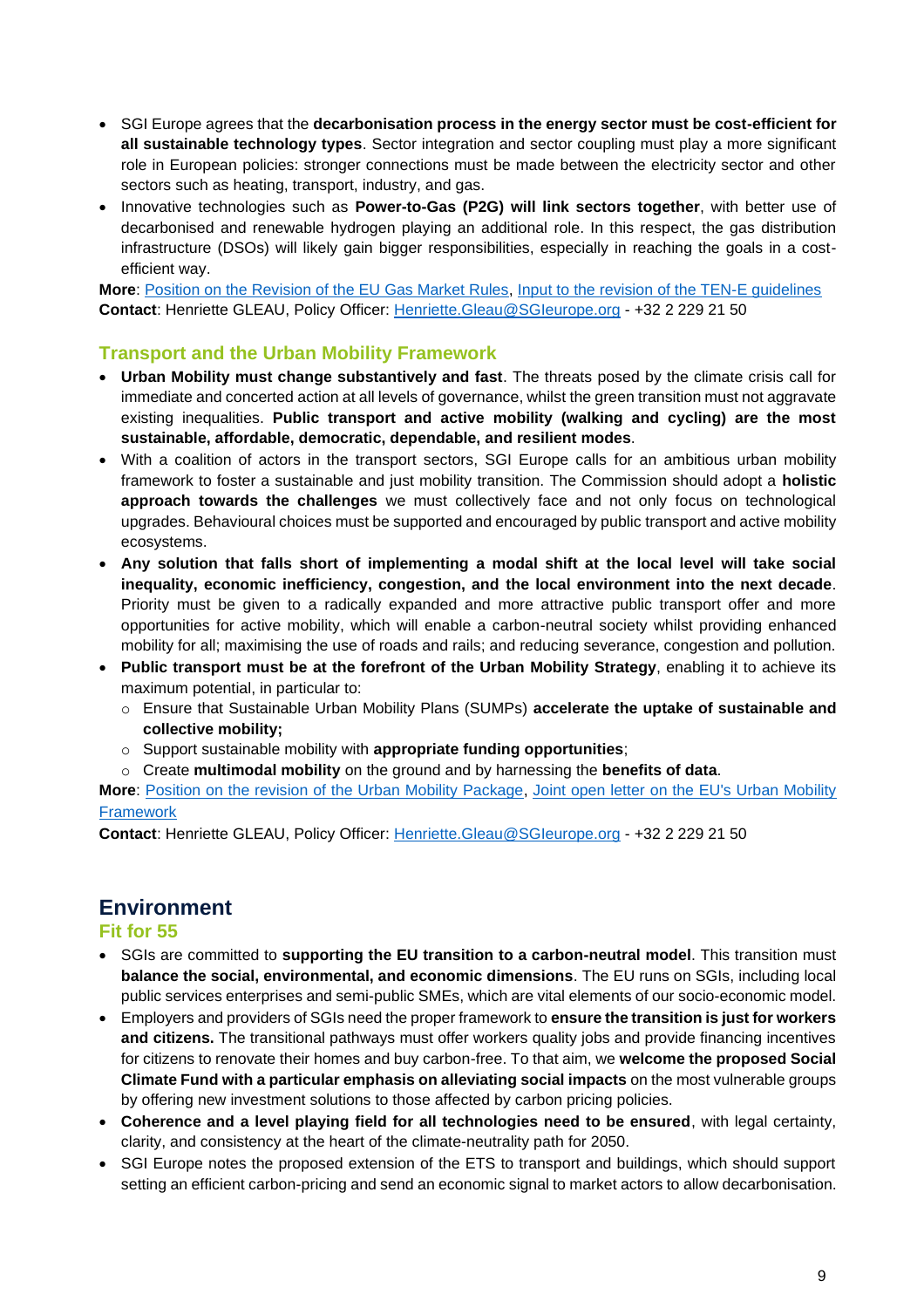The extended ETS should provide a fair carbon price in the sectors covered and create a level-playing field for all technologies to incentivise investments that foster decarbonisation.

**More**: [Comments on the Fit for 55 Package](https://sgieurope.org/news/sgi-europe-comments-on-the-fit-for-55-package) (Press release)[, Input to the revision on the EU Emission Trading](https://sgieurope.org/files/SGIEurope_ETS_response.pdf)  [System \(ETS\)](https://sgieurope.org/files/SGIEurope_ETS_response.pdf)

**Contact**: Henriette GLEAU, Policy Officer: [Henriette.Gleau@SGIeurope.org](mailto:Henriette.Gleau@SGIeurope.org) - +32 2 229 21 50

#### **Circular Economy**

- The primary focus of **the EU approach to circular economy should be put on waste prevention** and on supporting Member States who risk failing recycling and waste prevention obligations. To enhance proper waste prevention, producers need to implement sustainability principles in product design.
- **Supply and demand for secondary raw materials are essential for developing a circular economy** and should be strengthened. To this aim, both legislative and economic measures must be applied to support the development of a solid market for secondary raw materials. An effective development system for end of waste criteria at the EU level should be considered, along with new requirements for recycled content for proper product categories.
- More support for **recycling methods in building infrastructures and adequate binding targets is needed**, such as fostering large-scale European experimentation in low-carbon construction and refurbishment systems that comply with recycling principles.
- **Waste-to-energy must be part of a sustainable circular economy** to implement the landfill ban, sink hazardous substances as a renewable energy resource, and recover secondary raw materials.
- **The enforcement of the waste hierarchy in every Member State must be prioritised** to reach the greenhouse gas emission reduction targets. For the waste sector, the aim must be to end landfilling of untreated municipal waste already by 2030.
- SGI Europe believes that the new EU Textile Strategy must be harmonised in line with the ambitious goals of the European Green Deal and the Circular Economy Action Plan (CEAP) and its related EU files to ensure a resilient, sustainable, and forward-looking development when making EU policies.
- The **new Textile Strategy is a necessity to make better use of the textiles industry and ensure better resource efficiency, whilst significantly improves its direct environmental impact on soil and water by introducing the polluter pays principle.** SGI Europe believes it is necessary to develop a functional method for recovering and recycling textiles.

**More**: [Opinion on the Circular Economy Action Plan,](https://sgieurope.org/publications/opinion-circular_economy_action_plan/) [Position on the EU Textile Strategy](https://sgieurope.org/files/SGIEurope_position_EUTextile_Strategy_Final.pdf) **Contact**: Henriette GLEAU, Policy Officer: [Henriette.Gleau@SGIeurope.org](mailto:Henriette.Gleau@SGIeurope.org) - +32 2 229 21 50

## **Justice and Home Affairs**

#### **Migration**

- Since 2017 (and renewed in 2020), the European Commission and the EU Social and Economic Partners (including SGI Europe) are jointly part of the **European Partnership for Integration**. The Partnership underlines the importance of a **multilevel, cross-sectoral approach for ensuring access to essential services such as housing, education and healthcare, and facilitating an early integration into the labour market**, benefiting both migrants and refugees and the economy and society.
- **The 'Skills and Talent Package'** within the [New Pact on Migration and Asylum](https://ec.europa.eu/info/strategy/priorities-2019-2024/promoting-our-european-way-life/new-pact-migration-and-asylum_en) could play a key role in tackling skills shortages and **directly connecting employers with eligible third-country nationals, requiring the active involvement of social partners**.
- The EU could use its resources, including diplomatic resources, to develop pre-departure infrastructure in third countries about the public employment services, universities, and training providers. Improving the recognition of professional qualifications and the validation of professional skills acquired in third countries remains essential. Making the EU globally competitive for high-skilled workers is essential, as we need to attract all levels of skills given the emerging needs in many sectors.
- **SGI Europe closely works with a large variety of actors at the local and national level**, promoting a multi-stakeholder approach, to provide affordable and accessible public services such as education,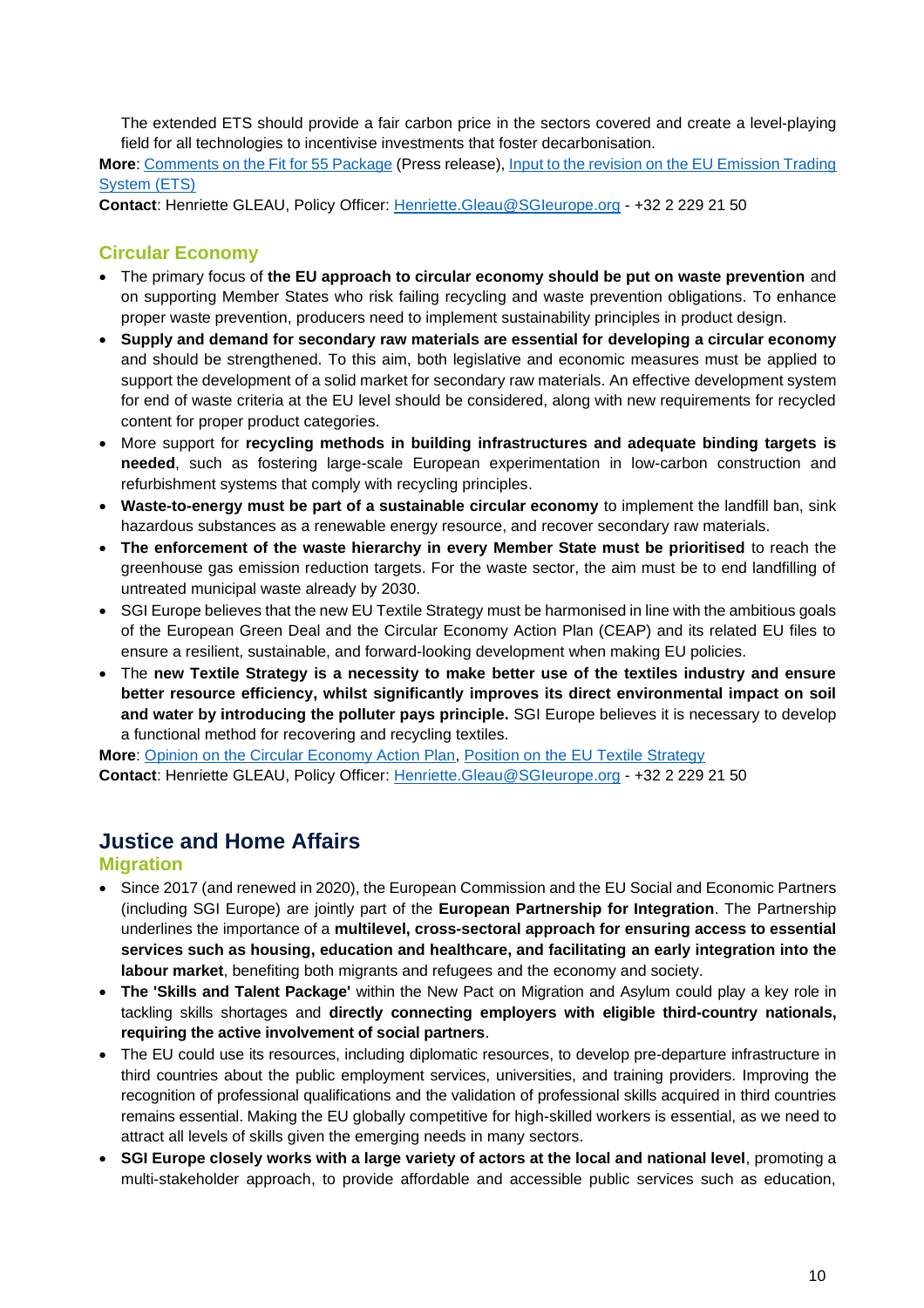healthcare and housing, whose crucial role in promoting migrants' social inclusion is emphasised in the New Action Plan on Integration and Inclusion 2021-2027.

**More**: [European Partnership for Integration offering opportunities for refugees to integrate into the Labour](https://ec.europa.eu/home-affairs/sites/homeaffairs/files/e-library/documents/policies/legal-migration/integration/docs/20171220_european_partnership_for_integration_en.pdf)  [Market](https://ec.europa.eu/home-affairs/sites/homeaffairs/files/e-library/documents/policies/legal-migration/integration/docs/20171220_european_partnership_for_integration_en.pdf) and [Renewal of the European Partnership for Integration](https://ec.europa.eu/home-affairs/sites/homeaffairs/files/what-we-do/policies/legal-migration-policy/joint-statement-commission-economic-social-partners-renewal-european-partnership-integration.pdf)

**Contact**: Ștefan ENICĂ, Project Officer: [Stefan.Enica@SGIeurope.org](mailto:Stefan.Enica@SGIeurope.org) - +32 2 229 21 44

## **Education and Culture**

#### **Skills and Education**

- With its focus on "Strengthening skills intelligence", the European Commission rightly provided pathways to **address skills mismatch and shortages**. The existing articulations between the labour market and education and training programmes are insufficient. Developing a **shared understanding of future skills needs should help address the shortages experienced in essential utilities**.
- **Social partners have a central role to play in developing education and training.** Social partners should have the possibility to be more actively involved in the design and implementation of VET curricula. Social partners are the **best-placed to assess what skills are needed**. Better cooperation could help individuals in their career planning, facilitate mobility, and develop an overall educational strategy.
- It will be necessary to raise **further awareness about employment opportunities** and the challenges of the green transition, facilitate knowledge and experience-sharing across institutions and sectors, and promote the principles and values of sustainability.
- SGI Europe reiterates that a **one-size-fits-all approach is not appropriate to promote individual learning accounts (ILAs)**. The Commission needs to fully consider the tripartite opinion of the Advisory Committee on Vocational Training (ACVT). **ILAs** are only one possible tool and **should not replace existing employers or government-funded and/or social partners driven provisions to train** and other forms and modalities of training financing.

**More**: [Comments on the Update of the Skills Agenda for Europe \(joint with EFEE\)](https://sgieurope.org/files/COMMENTS-ON-UPDATING-THE-EU-SKILLS-AGENDA-CEEPEFEE.pdf) **Contact**: Guillaume Afellat, Policy Advisor: [Guillaume.Afellat@SGIeurope.org](mailto:Guillaume.Afellat@SGIeurope.org) - +32 2 229 21 54

## **General Affairs**

#### **Cohesion and the Long-Term Vision for Rural Areas**

- SGI Europe **welcomes the new approach set out by the European Commission in the Long-term vision for EU's Rural Areas** and the intention to **address this issue holistically** for the first time at the EU level. Throughout the EU, every citizen and enterprise needs access to fast internet and secure energy, water, waste, and waste-water management. To that aim, **strengthening local services of general interest must remain at the heart of the Long-Term Vision for Rural Areas.**
- In the wake of the pandemic and to improve our resilience, it is now time to **adopt a new paradigm for Europe based on high-quality SGIs**. This approach should be shared throughout EU policy-making, especially concerning the green and digital transition.
- A successful long-term strategy for rural areas must include the **integration of SGIs to guarantee the sustainable development of our rural areas.** With its members, **SGI Europe will continue to shape more vital, more connected, prosperous and resilient rural areas.** Solutions should be designed for specific needs and assets with the involvement of regional and local authorities and local communities. Rural areas must deliver SGIs to become anchors for economic development and remain at the heart of the new Cohesion Policy.

**More**: [SGI Europe comments on the Long-Term Vision for Rural Areas](https://sgieurope.org/news/sgi-europe-comments-on-the-long-term-vision-for-rural-areas/) **Contact**: Manca POČIVAVŠEK, Policy Officer: [Manca.Pocivavsek@SGIeurope.org](mailto:Manca.Pocivavsek@SGIeurope.org) - +32 2 229 21 43